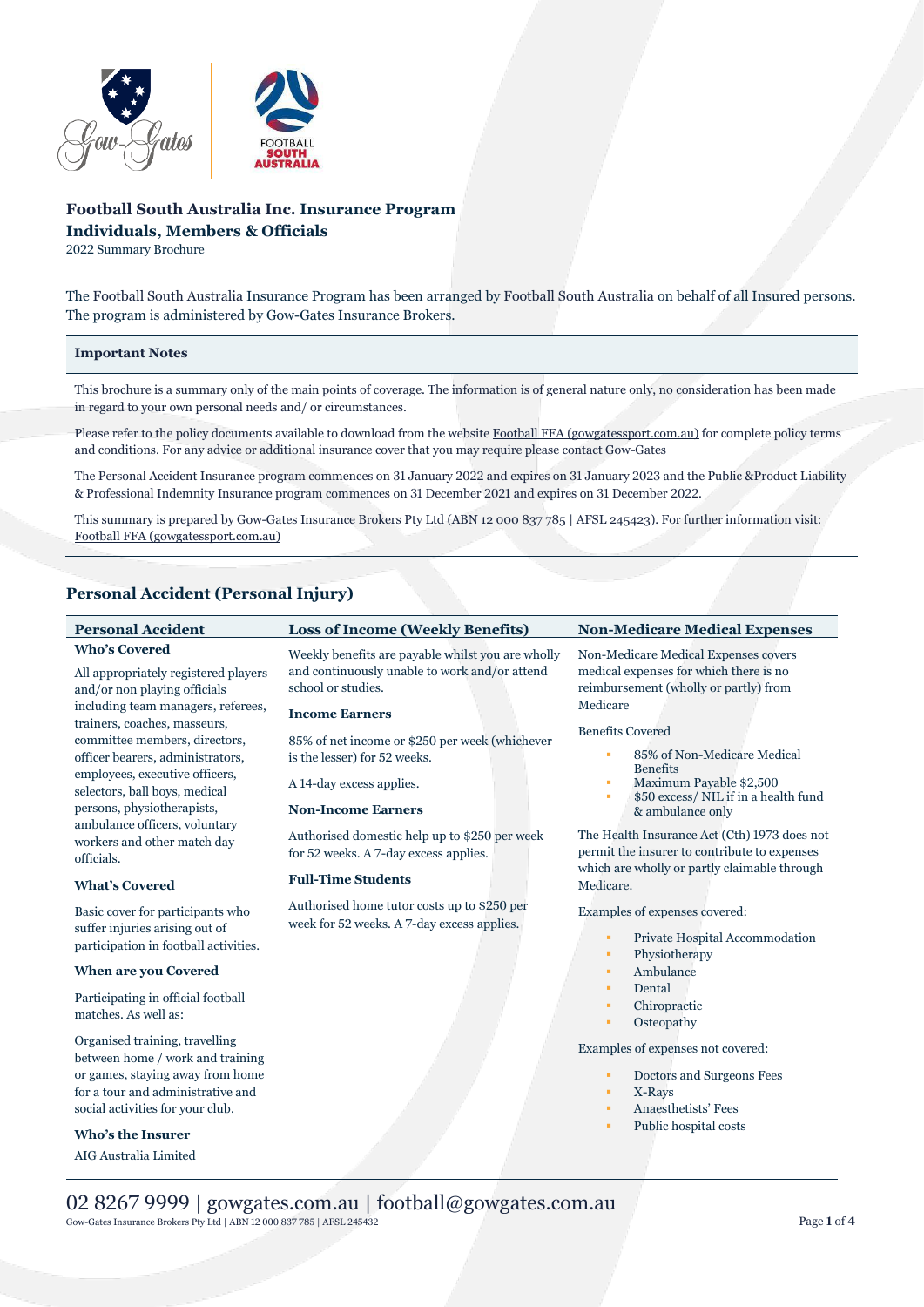### **Capital Benefits Other Benefits**

Capital Benefits are a lump sum benefit that is provided in the event of Death and Permanent Disability.

Benefits are payable based on a table of events available in the full policy wording.

Some of the benefits payable include:

**Death** - \$100,000 (U18 \$20,000)

**Paraplegia and Quadriplegia** - \$750,000

**Loss of sight of one eye** - \$100,000

**Loss of use of one limb** - \$100,000

There are other benefits payable under the Football South Australia Insurance Program for expenses which may be incurred as a result of a Football injury.

Some of these benefits include:

- **Funeral Expenses**
- Travel and Accommodation

Full details of these benefits as well as policy conditions are contained in the policy wording. A copy of the policy wording is available to download from the website [Football FFA \(gowgatessport.com.au\)/](https://football.gowgatessport.com.au/)

## **How to Make a Claim**

All claims need to be submitted online via the Sports Claims Portal. To find the portal appropriate to you and your Club:

- **1.** Visit the Gow-Gates Football Insurance Website [Football FFA \(gowgatessport.com.au\)](https://football.gowgatessport.com.au/)
- **2.** Select your relevant Association
- **3.** Navigate to the 'Claims' section and follow the link to lodge your claim online
- **4.** Register an Account for the Sports Claims Portal

The standard documentation you will be required to upload during the claims portal submission are:

- Club Declaration (to be completed and signed by an Authorised Representative of your Club e.g. President, Vice President, Secretary, Treasurer)
- Physician's Report (to be completed by a GP, specialist, surgeon or dentist)

If you are claiming for Loss of Income, in addition to the Club Declaration and Physician's Report you will also be required to upload:

- Employment Statement (to be completed by your employer)
- Incapacity to Work Statement Page 3 of the Physician's Report (to be completed by a GP, specialist or surgeon)

You will be prompted to download blank copies of the relevant documentation in Step 4 of the claims portal process. The claim submission is an 8 Step procedure and will save your progress as you complete each Step.

## **Points to Remember**

- All players and officials must be registered with Football South Australia for coverage by this insurance program.
- Only injuries which occur during the policy period are covered.

No cover is provided for:

- Any pre-existing defect, infirmity or sickness the insured person suffered from at the time of the accident
- Self-infliction
- War and terrorism
- Aerial activities
- Being under the influence of Drugs or alcohol
- Criminal acts
- Psychiatric or psychological disorder
- Contamination by radioactivity
- Sickness, disease or disorder of any kind
- Injuries which occur outside the policy period
- Pregnancy or related complications.
- It is recommended that players and officials take out separate Private Health Insurance and/or Personal Income Protection, Life Insurance and Trauma cover.
- Top up insurance on an individual, team or club basis is available and recommended. Please contact Gow-Gates Insurance brokers for details.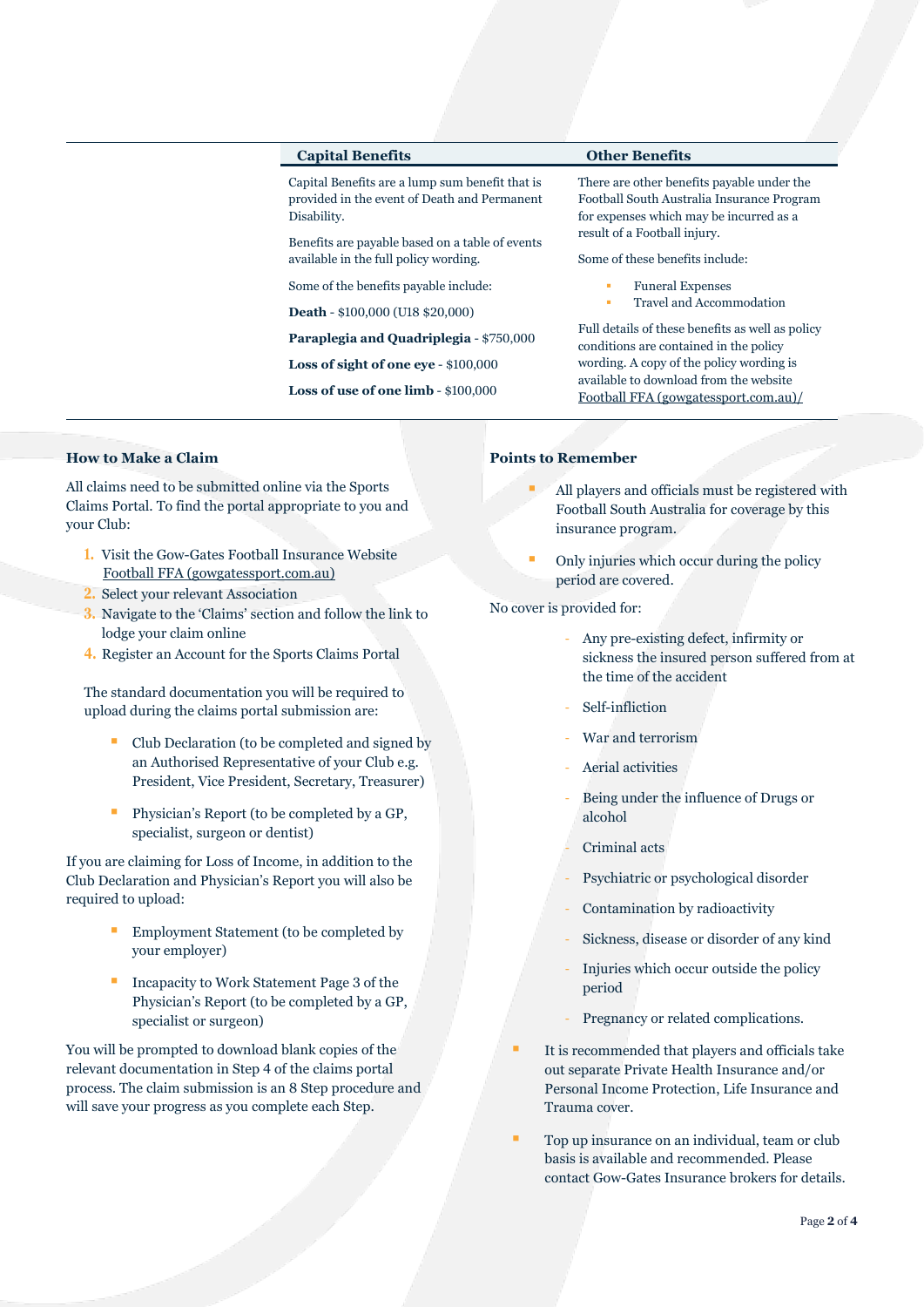## **Duty of Care Statement**

When you register to play with a Football Club, you are reminded that Football is a body contact sport. Potential, notwithstanding all safety guards, exists for a player to sustain injury. Players must therefore prepare themselves for the game by having a commitment to training and a high level of fitness.

As a measure of your club and Football South Australia**'**s support to players and officials, they have arranged insurance cover as set out in this document and for your benefit and risk protection.

In addition to these policies all players and officials are encouraged to take out private health insurance, life insurance and 'top up' cover over and above that is outlined on the previous page to ensure individual needs and circumstances are met.

For any advice or additional insurance cover that you may require please contact Gow-Gates.

## **Who can I talk to about an issue or complaint?**

First talk to Gow-Gates, ask for claims staff for the Football South Australia Insurance Program.

If this does not resolve the matter or you are not satisfied with the way a complaint has been dealt with, you should contact the complaints manager on 02 8267 9999 or put your complaint in writing to info@gowgates.com.au or by mail at:

Complaints Officer

Gow-Gates Insurance Brokers GPO Box 4731

Sydney NSW 2001

Please mark the envelope "Notice of Complaint." We will endeavor to resolve your complaint quickly and fairly.

If your complaint cannot be resolved to your satisfaction within 21 days, you may have the right to refer the matter to the Australian Financial Complaints Authority (AFCA).